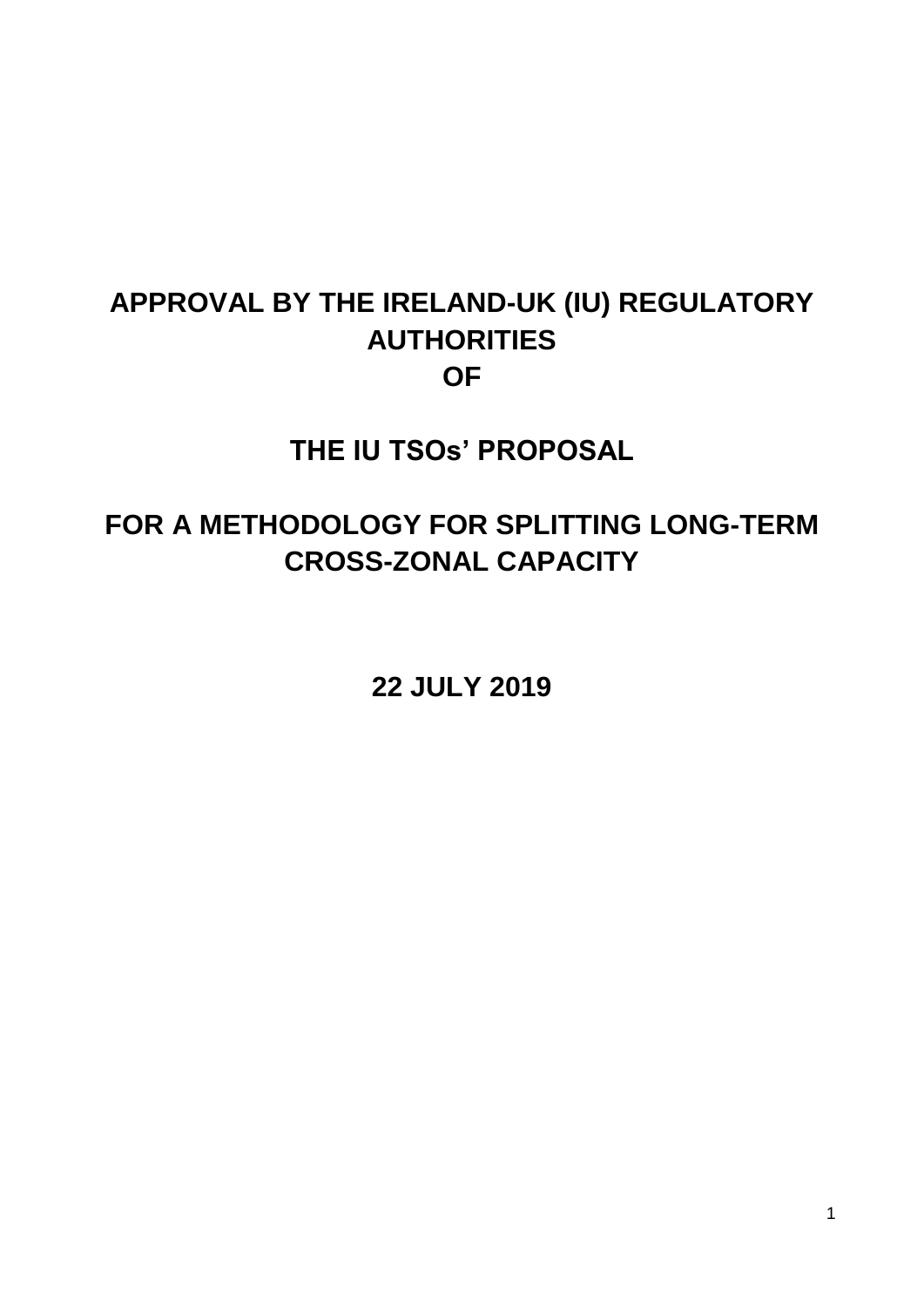## **I. Introduction and legal context**

This document elaborates an agreement of the Regulatory Authorities within the Ireland-United Kingdom (IU) Capacity Calculation Region (CCR), agreed on 19 July 2019, on the IU Transmission System Operators' (TSO) proposal for:

i. A methodology for splitting long-term cross-zonal capacity (splitting rules methodology) in accordance with Article 16 of Regulation 2016/1719<sup>1</sup> .

This agreement of the IU Regulatory Authorities shall provide evidence that a decision on the methodology does not, at this stage, need to be adopted by the Agency for the Cooperation of Energy Regulators (ACER) pursuant to Article 4(10) of Regulation 2016/1719. This opinion is intended to constitute the basis on which the IU Regulatory Authorities will subsequently make national decisions pursuant to Article 4(11) of Regulation 2016/1719.

The legal provisions relevant to the submission and approval of the proposal, and this IU Regulatory Authority agreement, can be found in Articles 3, 4, and 16 of Regulation 2016/1719. They are set out below for reference.

#### **Article 3** of Regulation 2016/1719*:*

This Regulation aims at:

1

- *(a) promoting effective long-term cross-zonal trade with long-term cross-zonal hedging opportunities for market participants;*
- *(b) optimising the calculation and allocation of long-term cross-zonal capacity;*
- *(c) providing non-discriminatory access to long-term cross-zonal capacity;*
- *(d) ensuring fair and non-discriminatory treatment of TSOs, the Agency, regulatory authorities and market participants;*
- *(e) respecting the need for a fair and orderly forward capacity allocation and orderly price formation;*
- *(f) ensuring and enhancing the transparency and reliability of information on forward capacity allocation;*
- *(g) contributing to the efficient long-term operation and development of the electricity transmission system and electricity sector in the Union.*

<sup>1</sup> [Commission Regulation \(EU\) 2016/1719 of 26 September 2016 establishing a guideline on forward capacity](https://eur-lex.europa.eu/legal-content/EN/TXT/HTML/?uri=CELEX:32016R1719&from=EN)  [allocation.](https://eur-lex.europa.eu/legal-content/EN/TXT/HTML/?uri=CELEX:32016R1719&from=EN) The FCA Regulation came into force on 26 September 2016. It builds on the Commission Regulation (EU) 2015/1222 of 24 July 2015 establishing a guideline on capacity allocation and congestion management (CACM Regulation) to maximise efficiency in cross-border electricity trading.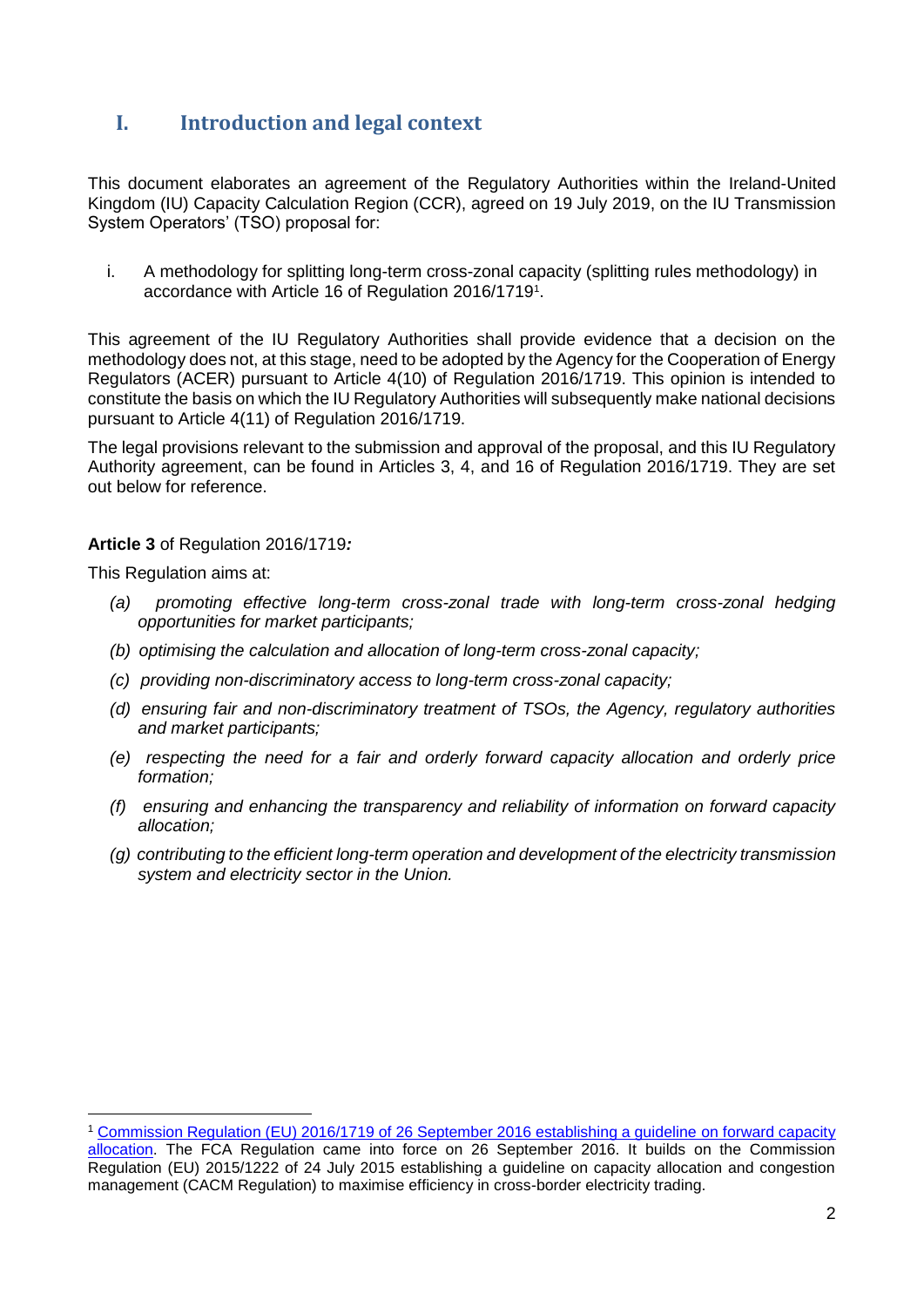#### **Article 4** of Regulation 2016/1719:

Adoption of terms and conditions or methodologies

- *1. TSOs shall develop the terms and conditions or methodologies required by this Regulation and submit them for approval to the competent regulatory authorities within the respective deadlines set out in this Regulation. Where a proposal for terms and conditions or methodologies pursuant to this Regulation needs to be developed and agreed by more than one TSO, the participating TSOs shall closely cooperate. TSOs, with the assistance of ENTSO for Electricity, shall regularly inform the competent regulatory authorities and the Agency about the progress of the development of these terms and conditions or methodologies.*
- *2. (…)*
- *3. (…)*
- *4. (…)*
- *5. Each regulatory authority shall be responsible for approving the terms and conditions or methodologies referred to in paragraphs 6 and 7.*
- *6. (…)*
- *7. The proposals for the following terms and conditions or methodologies shall be subject to approval by all regulatory authorities of the concerned region:*
	- *(a) the capacity calculation methodology pursuant to Article 10;*
	- *(b) the methodology for splitting cross-zonal capacity pursuant to Article 16;*

*(…)*

- *8. The proposal for terms and conditions or methodologies shall include a proposed timescale for their implementation and a description of their expected impact on the objectives of this Regulation. Proposals on terms and conditions or methodologies subject to the approval by several or all regulatory authorities shall be submitted to the Agency at the same time that they are submitted to regulatory authorities. Upon request by the competent regulatory authorities, the Agency shall issue an opinion within three months on the proposals for terms and conditions or methodologies.*
- *9. Where the approval of the terms and conditions or methodologies requires a decision by more than one regulatory authority, the competent regulatory authorities shall consult and closely cooperate and coordinate with each other in order reach an agreement. Where applicable, the competent regulatory authorities shall take into account the opinion of the Agency. Regulatory authorities shall take decisions concerning the submitted terms and conditions or methodologies in accordance with paragraphs 6 and 7 within six months following the receipt of the terms and conditions or methodologies by the regulatory authority or, where applicable, by the last regulatory authority concerned.*
- *10. (…)*
- *11. (…)*
- *12. (…)*
- *13. TSOs responsible for establishing the terms and conditions or methodologies in accordance*  with this Regulation shall publish them on the internet after approval by the competent *regulatory authorities or, if no such approval is required, after their establishment, except where such information is considered as confidential in accordance with Article 7.*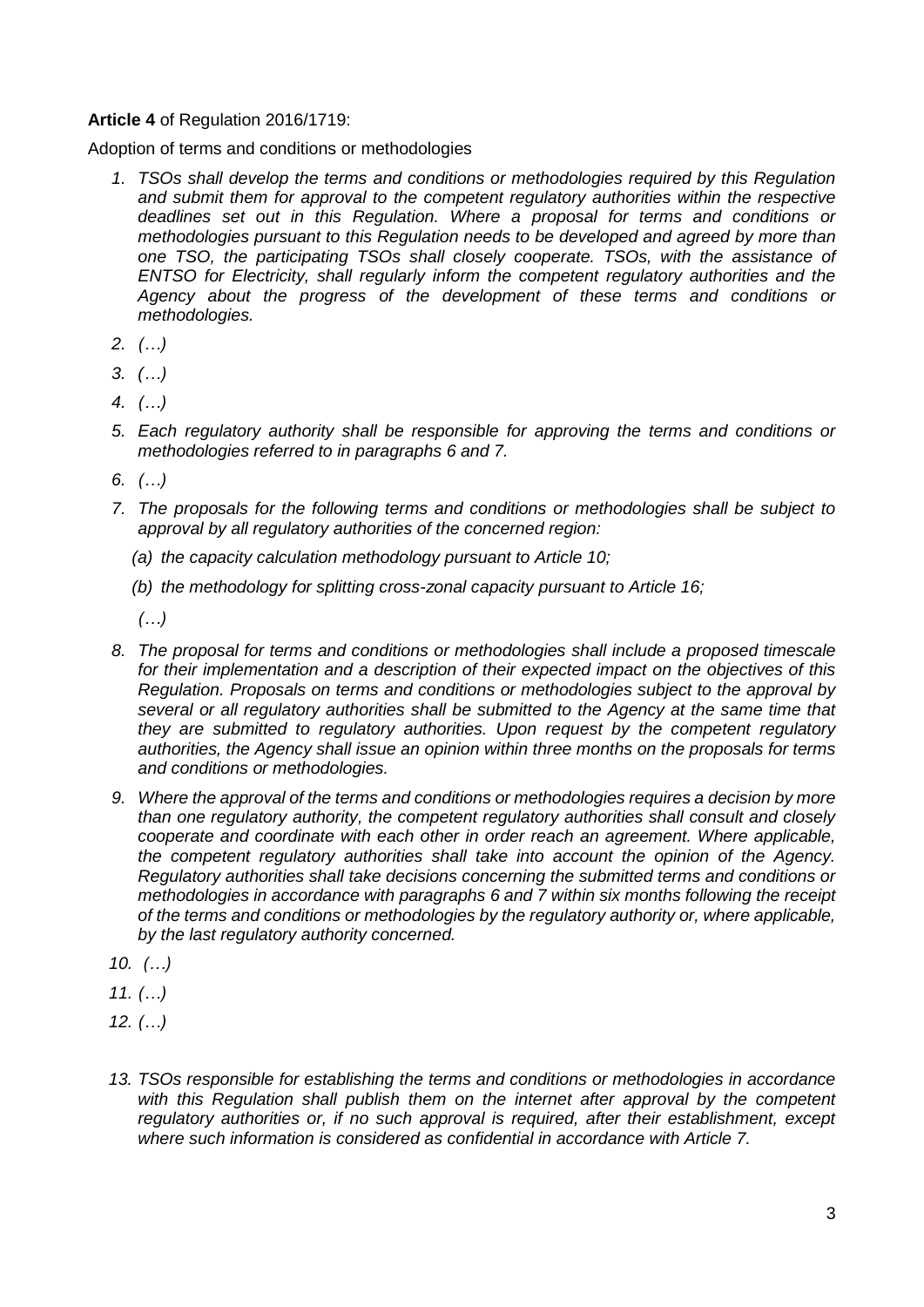#### **Article 16** of Regulation 2016/1719:

Methodology for splitting long-term cross-zonal capacity

- *1. No later than the submission of the capacity calculation methodology referred to in Article 10, the TSOs of each capacity calculation region shall jointly develop a proposal for a methodology for splitting long-term cross-zonal capacity in a coordinated manner between different long-term time frames within the respective region. The proposal shall be subject to consultation in accordance with Article 6.*
- *2. The methodology for splitting long-term cross-zonal capacity shall comply with the following conditions:*
	- *(a) it shall meet the hedging needs of market participants;*
	- *(b) it shall be coherent with the capacity calculation methodology;*
	- *(c) it shall not lead to restrictions in competition, in particular for access to long-term transmission rights.*

### **II. The IU TSOs' proposal**

<u>.</u>

IU TSOs have submitted a proposal for the splitting rules methodology which we describe in this section.

The splitting rules methodology proposes a coordinated approach for splitting long-term cross-border capacity between the different long-term timeframes within the IU CCR. The proposal must meet the hedging needs of market participants, be coherent with the long-term capacity calculation methodology and it must not lead to restrictions in competition, in particular for the access to longterm transmission rights. The methodology includes proposed timescales for its implementation and a description of its expected impact on the objectives of Regulation 2016/1719, in line with Article 4(8) of Regulation 2016/1719.

The splitting rules methodology was consulted on by the IU TSOs through ENTSO-E between 5 December 2018 and 7 January 2019, in line with Article 6 of Regulation 2016/1719<sup>2</sup>.

The splitting rules methodology was received by the last IU Regulatory Authority on 23 January 2019. Article 4(9) of Regulation 2016/1719, requires Regulatory Authorities of the IU CCR to consult, closely cooperate and coordinate with each other in order to reach an agreement, and make a decision within six months following the receipt of the methodology. A decision on the splitting rules methodology is therefore required by each relevant Regulatory Authority by 23 July 2019.

<sup>2</sup> The consultation is available on the ENTSO-E website: [https://consultations.entsoe.eu/markets/iu-splitting](https://consultations.entsoe.eu/markets/iu-splitting-rules/)[rules/](https://consultations.entsoe.eu/markets/iu-splitting-rules/)